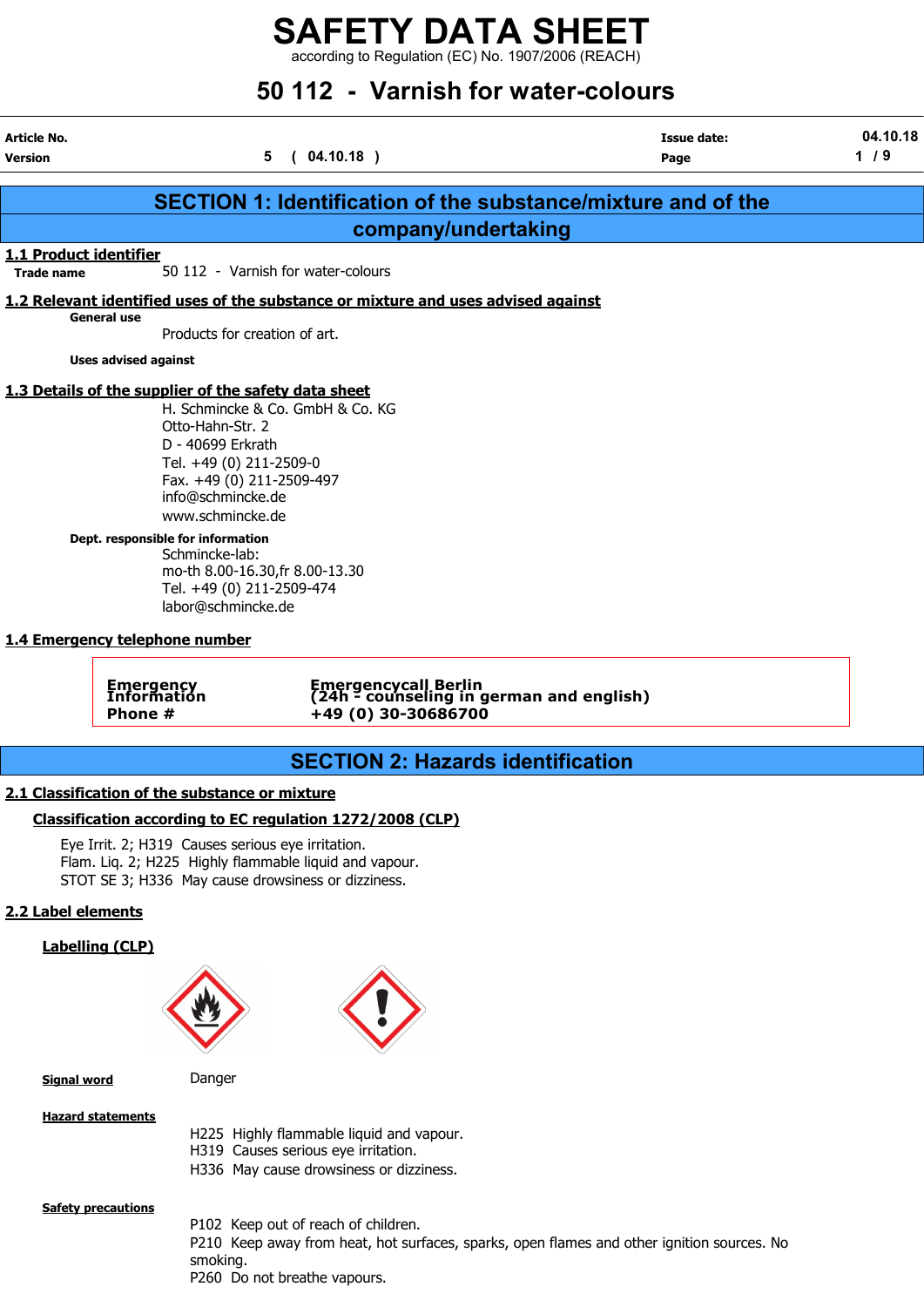according to Regulation (EC) No. 1907/2006 (REACH)

## 50 112 - Varnish for water-colours

| Article No.    |          | Issue date: | .10.18<br>04 |
|----------------|----------|-------------|--------------|
| <b>Version</b> | 04.10.18 | Page        | c            |
|                |          |             |              |

P271 Use only outdoors or in a well-ventilated area.

P305+P351+P338 IF IN EYES: Rinse cautiously with water for several minutes. Remove contact lenses, if present and easy to do. Continue rinsing.

### 2.3 Other hazards

Contains Derivate of Benzotriazol. May produce an allergic reaction. (EUH208)

### SECTION 3: Composition / information on ingredients

### 3.1 Substances

### Chemical characterisation

Alcohol Polyvinyl resin CAS-Number EINECS / ELINCS / NLP EU index number Customs tariff number REACH registration No. RTECS-no. Hazchem-Code CI-Number

### 3.2 Mixtures

Substance 1

ethanol:  $25 - < 50\%$ CAS: 64-17-5 REACH: 01-2119457610-43-XXXX Eye Irrit. 2; H319 / Flam. Liq. 2; H225

CAS: 123-42-2 CAS: 104810-47-1 REACH: 01-2119473975-21-XXXX

Eye Irrit. 2; H319 / Flam. Liq. 3; H226

| Substance 2                                          |
|------------------------------------------------------|
| propan-2-ol: $25 - < 50 \%$                          |
| CAS: 67-63-0                                         |
| REACH: 01-2119457558-25                              |
| Eye Irrit. 2; H319 / Flam. Lig. 2; H225 / STOT SE 3; |
| H336                                                 |

Substance 3 Substance 4 4-hydroxy-4-methylpentan-2-one: 5 - < 10 % EO bis(benztriazolyl)phenylpropionat: 0,5 - < 1,0 %

Aquatic Chronic 2; H411 / Skin Sens. 1; H317

### Additional information

### SECTION 4: First aid measures

### 4.1 Description of first aid measures

### General information

If you feel unwell, seek medical advice (show the label where possible).

### In case of inhalation

Provide fresh air. Seek medical attention if problems persist.

### In case of skin contact

Remove residues with soap and water. In case of skin irritation, consult a physician.

### After eye contact

If product gets into the eye, keep eyelid open and rinse immediately with large quantities of water, for at least 10 - 15 minutes. Seek medical attention if irritation persists.

### After swallowing

Rinse mouth with water. Seek medical treatment in case of troubles.

### 4.2 Most important symptoms and effects, both acute and delayed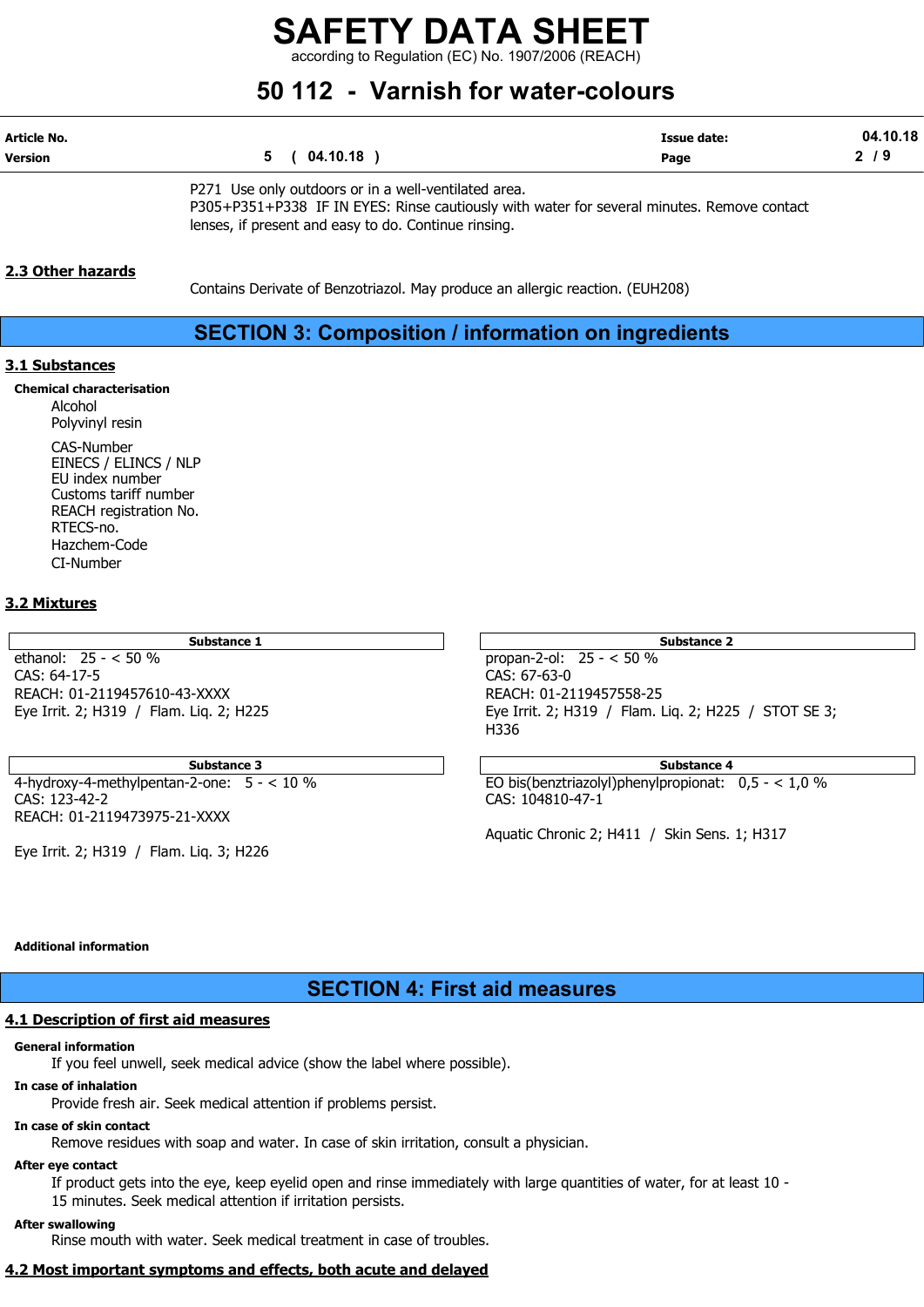according to Regulation (EC) No. 1907/2006 (REACH)

## 50 112 - Varnish for water-colours

| Article No.    |             | <b>Issue date:</b> | 04.10.18 |
|----------------|-------------|--------------------|----------|
| <b>Version</b> | 5(04.10.18) | Page               | - 13     |

### 4.3 Indication of any immediate medical attention and special treatment needed

Caution if victim vomits: Risk of aspiration!

### SECTION 5: Firefighting measures

#### 5.1 Extinguishing media

#### Suitable extinguishing media

Co-ordinate fire-fighting measures to the fire surroundings.

Extinguishing media which must not be used for safety reasons

strong water jet

### 5.2 Special hazards arising from the substance or mixture

In case of fire may be liberated: Carbon monoxide and carbon dioxide

### 5.3 Advice for firefighters

Special protective equipment for firefighters

Use appropriate respiratory protection.

#### Additional information

### SECTION 6: Accidental release measures

### 6.1 Personal precautions, protective equipment and emergency procedures

Avoid contact with skin, eyes, and clothing.

#### 6.2 environmental precautions

Discharge into the environment must be avoided.

#### 6.3 Methods and material for containment and cleaning up

Methods for cleaning up

Collect spilled material using paper towels and dispose.

### Additional information

### 6.4 Reference to other sections

Dispose of waste according to applicable legislation.

### SECTION 7: Handling and storage

### 7.1 Precautions for safe handling

### Advices on safe handling

Handle in accordance with good industrial hygiene and safety practice.

Precautions against fire and explosion

No special measures are required.

### 7.2 Conditions for safe storage, including any incompatibilities

Requirements for storerooms and containers

Hints on joint storage Storage class Further details Protect from frost and exposure to sun.

### 7.3 Specific end use(s)

### SECTION 8: Exposure controls/personal protection

### 8.1 Control parameters

64-17-5 ethanol

| DEU | I WEL           | $500,000$ $mL/m^3$          |   |                   |
|-----|-----------------|-----------------------------|---|-------------------|
| DEU | ' WEL           | 960,000   mg/m <sup>3</sup> |   | $2$ (II); DGF; Y  |
|     | USA PEL<br>(US) | $1.000,000$ ppm             | . | 8h<br>(long term) |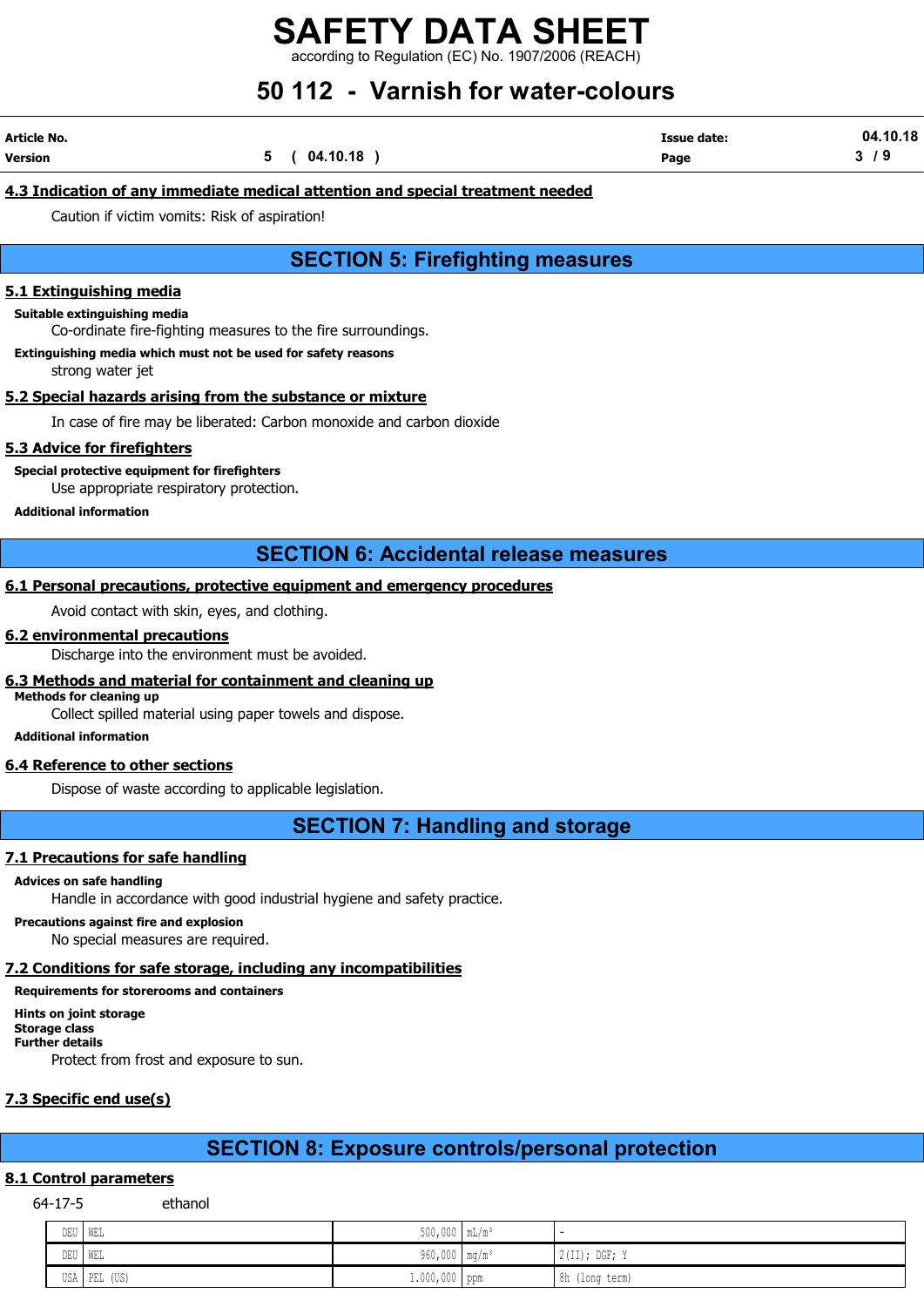### SAFETY DATA SHEET according to Regulation (EC) No. 1907/2006 (REACH)

## 50 112 - Varnish for water-colours

| Article No.<br>Version |              | 5<br>$04.10.18$ )              |                               | <b>Issue date:</b><br>Page | 04.10.18<br>4/9 |
|------------------------|--------------|--------------------------------|-------------------------------|----------------------------|-----------------|
|                        | USA PEL (US) |                                | $1.900,000$ mg/m <sup>3</sup> | 8h (long term)             |                 |
| $67 - 63 - 0$          | propan-2-ol  |                                |                               |                            |                 |
|                        | DEU<br>WEL   |                                | $200,000$ $mL/m^3$            |                            |                 |
|                        | DEU   WEL    |                                | $500,000$ mg/m <sup>3</sup>   | $2$ (II); DFG; Y           |                 |
|                        | 123-42-2     | 4-hydroxy-4-methylpentan-2-one |                               |                            |                 |
|                        | DEU<br>WEL   |                                | $20,000$ $mL/m^3$             |                            |                 |
|                        | DEU  <br>WEL |                                | 96,000 mg/m <sup>3</sup>      | $2(I);$ DGF; H             |                 |
|                        | USA PEL (US) |                                | $50,000$ ppm                  | (8h long term)             |                 |

USA PEL (US) 290,000 mg/m3 240,000 mg/m3 (8h long term) 2010 (8h long term) 2010 (8h long term) 2010 (9h long termi

### 8.2 Exposure controls

### Occupational exposure controls

### Respiratory protection

With correct and proper use, and under normal conditions, breathing protection is not required. Respiratory protection must be worn whenever the WEL levels have been exceeded. Combination filtering device (EN 14387) Use filter type A (= against vapours of organic substances)

### Hand protection

Qualified materials: Butyl caoutchouc (butyl rubber)

Layer thickness  $> 0.50$  mm

Breakthrough time > 480 min

Butoflex 650 - MAPA GmbH, Industriestraße 21- 25, D-27404 Zeven, Internet: www.mapa-pro.de

All information was derived in accordance with EU directive 89/686/EWG and the resultant EN 374 in cooperation with MAPA GmbH. This recommendation applies exclusively to the product and use named in Section 1. In the event of commingling or deviating conditions, contact the suppliers of CE-approved gloves. This information is abased on our current state of knowledge and describes the security standards applicable to our product for the purpose provided.

### Eye protection

PH value

Goggles

Body protection

Wear suitable protective clothing. Wash contaminated clothing prior to re-use.

### General protection and hygiene measures

Handle in accordance with good industrial hygiene and safety practice. Wash hands thoroughly after handling.

### SECTION 9: Physical and chemical properties

### 9.1 information on basic physical and chemical properties

| Form                                                                 | liguid    |             |       |       |
|----------------------------------------------------------------------|-----------|-------------|-------|-------|
| Colour                                                               | clear     |             |       |       |
| <b>Odour</b>                                                         | alcoholic |             |       |       |
|                                                                      |           | min.        | max   |       |
| Initial boiling point and                                            |           |             |       |       |
| boiling range                                                        |           |             |       |       |
| Melting point/freezing point                                         |           |             |       |       |
| Flash point/flash point range                                        |           | 11 °C       | 13 °C |       |
| <b>Flammability</b>                                                  |           |             |       |       |
| <b>Ignition temperature</b>                                          |           |             |       |       |
| <b>Auto-ignition temperature</b>                                     |           |             |       |       |
| <b>Explosion limits</b>                                              |           |             |       |       |
| <b>Refraction index</b>                                              |           |             |       |       |
|                                                                      |           |             |       |       |
| Partition coefficient: n-octanol/water<br><b>Danger of explosion</b> |           |             |       |       |
|                                                                      |           |             |       |       |
| Vapour pressure                                                      |           | 29 kPa      |       | 20 °C |
| <b>Density</b>                                                       |           | $0.84$ g/ml |       | 20 °C |
|                                                                      |           |             |       |       |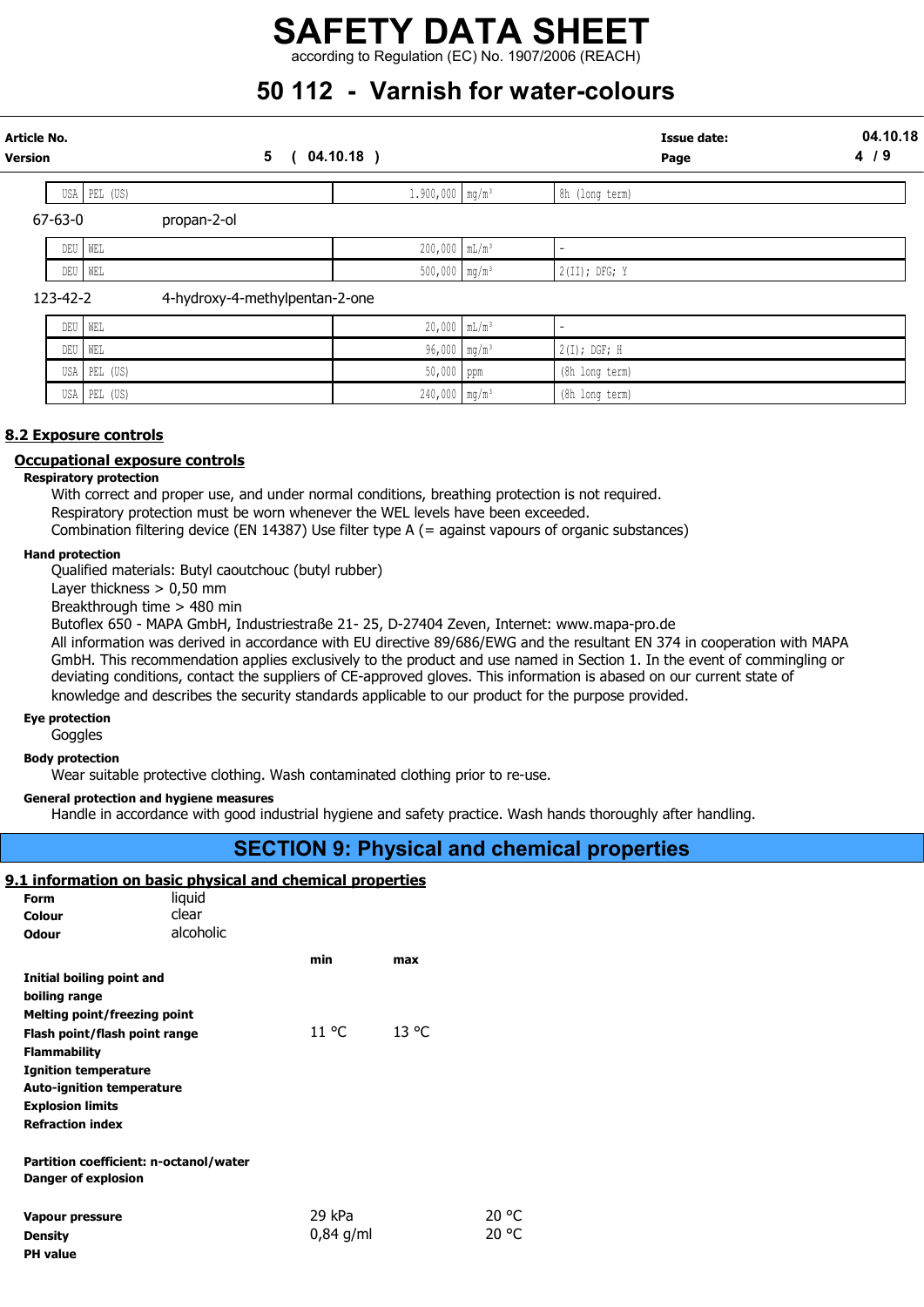according to Regulation (EC) No. 1907/2006 (REACH)

## 50 112 - Varnish for water-colours

| <b>Article No.</b><br><b>Version</b>                   | 5 | 04.10.18                  |       | <b>Issue date:</b><br>Page | 04.10.18<br>5/9 |
|--------------------------------------------------------|---|---------------------------|-------|----------------------------|-----------------|
| <b>Viscosity dynamic of</b><br>Viscosity dynamic up to |   |                           |       |                            |                 |
| <b>Viscosity kinematic of</b>                          |   | $8 \text{ mm}^2/\text{s}$ | 40 °C |                            |                 |

| viscosity kinematic or    | 0.11111775           | ט די  |
|---------------------------|----------------------|-------|
| Viscosity kinematic up to | 9 mm <sup>2</sup> /s | 40 °C |

### 9.2 Other information

### SECTION 10: Stability and reactivity

### 10.1 Reactivity

### 10.2 Chemical stability

### 10.3 Possibility of hazardous reactions

### 10.4 Conditions to avoid

### 10.5 Incompatible materials

### 10.6 Hazardous decomposition products

|                            |                                                    |                                | <b>SECTION 10: Stability and reactivity</b>  |               |           |       |                          |  |
|----------------------------|----------------------------------------------------|--------------------------------|----------------------------------------------|---------------|-----------|-------|--------------------------|--|
| Reactivity                 |                                                    |                                |                                              |               |           |       |                          |  |
|                            | Product is stable under normal storage conditions. |                                |                                              |               |           |       |                          |  |
| <b>Chemical stability</b>  | <b>Possibility of hazardous reactions</b>          |                                |                                              |               |           |       |                          |  |
| <b>Conditions to avoid</b> |                                                    |                                |                                              |               |           |       |                          |  |
|                            | Protect from frost and exposure to sun.            |                                |                                              |               |           |       |                          |  |
|                            | <b>Incompatible materials</b>                      |                                |                                              |               |           |       |                          |  |
| strong oxidizing agents    |                                                    |                                |                                              |               |           |       |                          |  |
|                            | <b>Hazardous decomposition products</b>            |                                |                                              |               |           |       |                          |  |
|                            | Hazardous vapours may form during fires.           |                                |                                              |               |           |       |                          |  |
| $64 - 17 - 5$              | ethanol                                            |                                |                                              |               |           |       |                          |  |
|                            | oral                                               | LD50                           | Rat                                          |               | 5000,000  | mg/kg | ÷                        |  |
|                            | inhalative                                         | LC50                           | Rat                                          | $\rightarrow$ | 1800,000  | mg/1  | 4h                       |  |
|                            | dermal                                             | LD50                           | Rabbit                                       | $\rightarrow$ | 10000,000 | mg/kg | $\overline{\phantom{0}}$ |  |
| $67 - 63 - 0$              | propan-2-ol                                        |                                |                                              |               |           |       |                          |  |
|                            | oral                                               | LD50                           | Rat                                          | $>=$          | 5050,000  | mg/kg | L.                       |  |
| 123-42-2                   |                                                    | 4-hydroxy-4-methylpentan-2-one |                                              |               |           |       |                          |  |
|                            | oral                                               | LD50                           | Rat                                          |               | 2520,000  | mg/kg |                          |  |
|                            | dermal                                             | LD50                           | Rabbit                                       |               | 13500,000 | mg/kg |                          |  |
|                            |                                                    |                                | <b>SECTION 11: Toxicological information</b> |               |           |       |                          |  |
|                            |                                                    |                                |                                              |               |           |       |                          |  |

### SECTION 11: Toxicological information

### 11.1 Information on toxicological effects

#### Acute toxicity

No data available

In case of inhalation

No data available

#### After swallowing

No data available

In case of skin contact No data available

After eye contact

No data available

### Practical experience

### General remarks

### Toxicological tests

64-17-5 ethanol

|       | <u>cicological effects</u> |      |          |        |                |  |
|-------|----------------------------|------|----------|--------|----------------|--|
|       |                            |      |          |        |                |  |
|       |                            |      |          |        |                |  |
|       |                            |      |          |        |                |  |
|       |                            |      |          |        |                |  |
|       |                            |      |          |        |                |  |
|       |                            |      |          |        |                |  |
|       |                            |      |          |        |                |  |
|       |                            |      |          |        |                |  |
|       |                            |      |          |        |                |  |
|       |                            |      |          |        |                |  |
|       |                            |      |          |        |                |  |
| hanol |                            |      |          |        |                |  |
|       | $_{\rm LC50}$              | fish | 8150,000 | $mg/1$ | $48\mathrm{h}$ |  |
|       |                            |      |          |        |                |  |
|       |                            |      |          |        |                |  |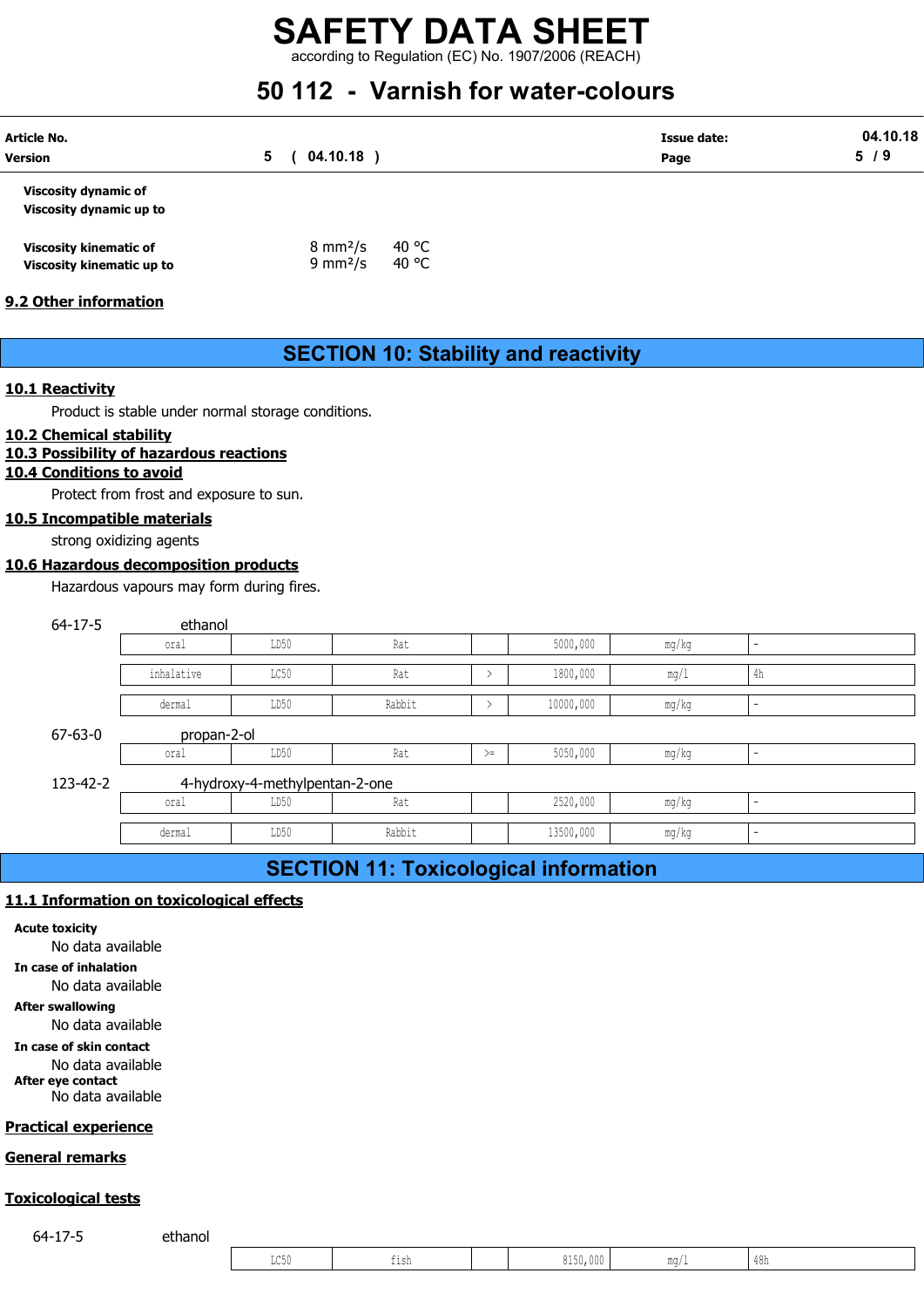## 50 112 - Varnish for water-colours

|                                      |             |                                | <b>SAFETY DATA SHEET</b><br>according to Regulation (EC) No. 1907/2006 (REACH) |               |                            |      |        |  |
|--------------------------------------|-------------|--------------------------------|--------------------------------------------------------------------------------|---------------|----------------------------|------|--------|--|
|                                      |             |                                |                                                                                |               |                            |      |        |  |
|                                      |             |                                |                                                                                |               |                            |      |        |  |
|                                      |             |                                |                                                                                |               |                            |      |        |  |
|                                      |             |                                | 50 112 - Varnish for water-colours                                             |               |                            |      |        |  |
| <b>Article No.</b><br><b>Version</b> |             | $5\phantom{.0}$                | $04.10.18$ )                                                                   |               | <b>Issue date:</b><br>Page |      |        |  |
|                                      |             | EC50                           | Daphnia magna                                                                  | $\rightarrow$ | 14221,000                  | mg/1 | 48h    |  |
| $67 - 63 - 0$                        | propan-2-ol |                                |                                                                                |               |                            |      |        |  |
|                                      |             | LC50                           | fish                                                                           | $\rightarrow$ | 1000,000                   | mg/1 | (96h)  |  |
| 123-42-2                             |             | 4-hydroxy-4-methylpentan-2-one |                                                                                |               |                            |      |        |  |
|                                      |             | LC50                           | fish                                                                           |               | 420,000                    | mg/1 | (96 h) |  |
|                                      |             |                                |                                                                                |               |                            |      |        |  |
|                                      |             |                                |                                                                                |               |                            |      |        |  |
| 12.1 Toxicity                        |             |                                | <b>SECTION 12: Ecological information</b>                                      |               |                            |      |        |  |
| <b>Aquatic toxicity</b>              | 1           |                                |                                                                                |               |                            |      |        |  |

### SECTION 12: Ecological information

### 12.1 Toxicity

Aquatic toxicity Water Hazard Class 1 WGK catalog number General information

### 12.2 Persistence and degradability

Further details Product is partially biodegradable. Oxygen demand

### 12.3 Bioaccumulative potential

Bioconcentration factor (BCF) Partition coefficient: n-octanol/water

12.4 Mobility in soil No data available

### 12.5 Results of PBT and vPvB assessment

No data available

### 12.6 Other adverse effects

General information

### Ecotoxicological effects

### SECTION 13: Disposal considerations

### 13.1 Waste treatment methods

### Product

Waste key number

080111 Waste paint and varnish containing organic solvents or other dangerous substances Recommendation

### Contaminated packaging

#### Waste key number Recommendation

Non-contaminated packages may be recycled. Handle contaminated packages in the same way as the substance itself.

### Additional information

### SECTION 14: Transport information

### 14.1 UN number

1170

### 14.2 UN proper shipping name

ADR, ADN ETHANOL SOLUTION (ETHYL ALCOHOL SOLUTION) IMDG, IATA ETHANOL SOLUTION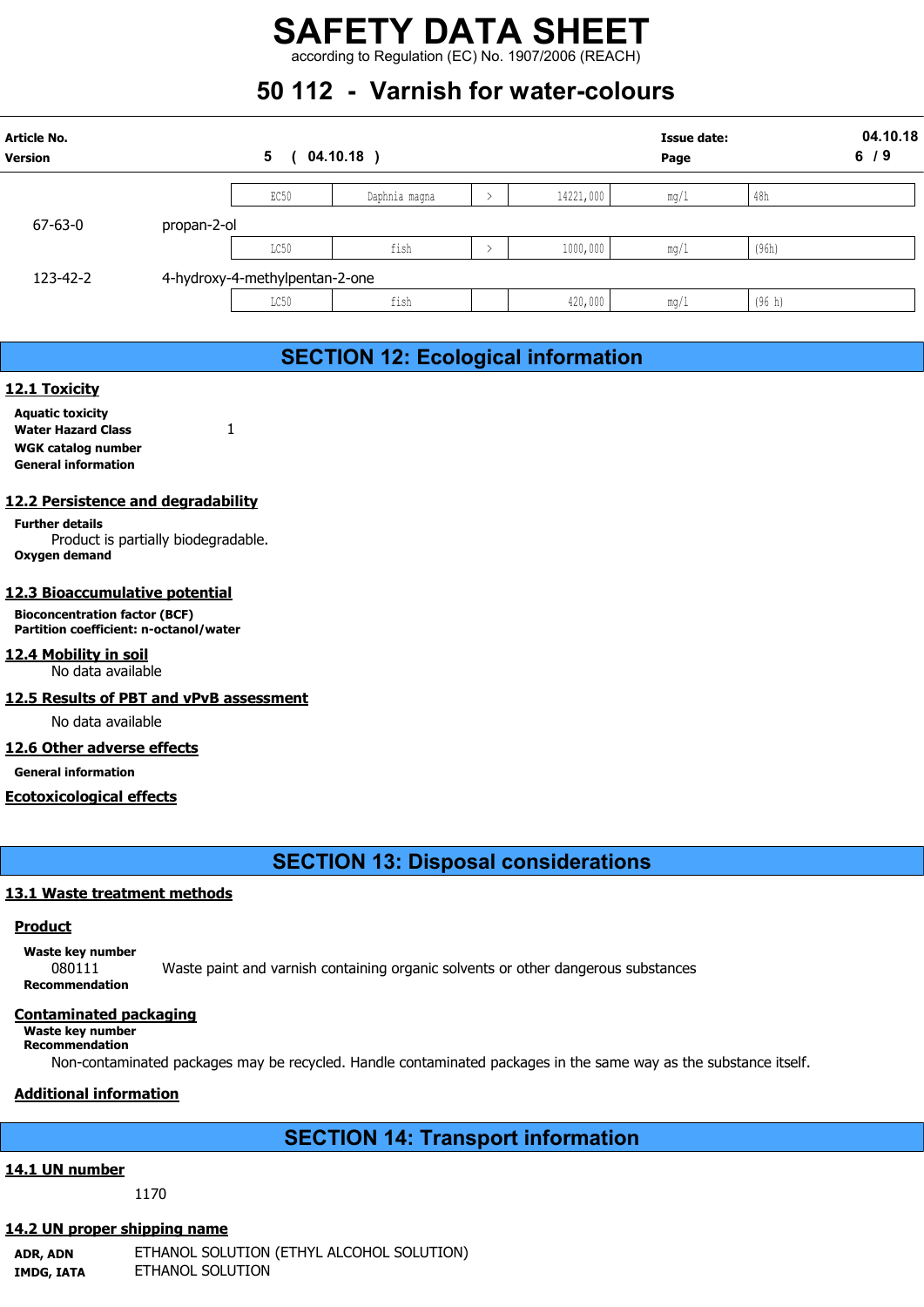according to Regulation (EC) No. 1907/2006 (REACH)

# 50 112 - Varnish for water-colours

| Article No.                                                                    |                                                   |                               | <b>Issue date:</b> | 04.10.18 |
|--------------------------------------------------------------------------------|---------------------------------------------------|-------------------------------|--------------------|----------|
| Version                                                                        | (04.10.18)<br>5                                   |                               | Page               | 7/9      |
| 14.3 Transport hazard class(es)                                                |                                                   |                               |                    |          |
| 3<br>ADR, ADN                                                                  |                                                   |                               |                    |          |
| 3<br><b>IMDG</b><br>3                                                          |                                                   |                               |                    |          |
| <b>IATA</b>                                                                    |                                                   |                               |                    |          |
| 14.4 Packing group                                                             |                                                   |                               |                    |          |
| $\rm II$                                                                       |                                                   |                               |                    |          |
| 14.5 Environmental hazards                                                     |                                                   |                               |                    |          |
| <b>Marine Pollutant - IMDG</b>                                                 |                                                   | No                            |                    |          |
| <b>Marine Pollutant - ADN</b>                                                  |                                                   |                               |                    |          |
| <b>14.6 Special precautions for user</b>                                       |                                                   |                               |                    |          |
| <b>Land transport</b>                                                          |                                                   |                               |                    |          |
| Code: ADR/RID                                                                  |                                                   | F <sub>1</sub>                |                    |          |
| Kemmler-number                                                                 |                                                   | 33                            |                    |          |
| <b>Hazard label ADR</b>                                                        |                                                   | 3                             |                    |          |
| <b>Limited quantities</b>                                                      |                                                   | 1L                            |                    |          |
| <b>Contaminated packaging: Instructions</b>                                    | <b>Contaminated packaging: Special provisions</b> | P001 - IBC02 - R001           |                    |          |
| Special provisions for packing together<br><b>Portable tanks: Instructions</b> |                                                   | <b>MP19</b><br>T <sub>4</sub> |                    |          |
| <b>Portable tanks: Special provisions</b>                                      |                                                   | TP <sub>1</sub>               |                    |          |
| <b>Tank coding</b>                                                             |                                                   | <b>LGBF</b>                   |                    |          |
| <b>Tunnel restriction</b>                                                      |                                                   | D/E                           |                    |          |
| <b>Remarks</b>                                                                 |                                                   |                               |                    |          |
| EQ                                                                             |                                                   | E <sub>2</sub>                |                    |          |
| <b>Special provisions</b>                                                      |                                                   | $144 - 601$                   |                    |          |
| <b>Inland waterway craft</b>                                                   |                                                   |                               |                    |          |
| <b>Hazard label</b>                                                            |                                                   |                               |                    |          |
| <b>Limited quantities</b>                                                      |                                                   |                               |                    |          |
| <b>Transport permitted</b>                                                     |                                                   |                               |                    |          |
| <b>Equipment necessary</b>                                                     |                                                   |                               |                    |          |
| <b>Ventilation</b>                                                             |                                                   |                               |                    |          |
| <b>Remarks</b>                                                                 |                                                   |                               |                    |          |
| EQ                                                                             |                                                   |                               |                    |          |
| <b>Special provisions</b>                                                      |                                                   |                               |                    |          |
| Sea transport                                                                  |                                                   |                               |                    |          |
| <b>EmS</b>                                                                     |                                                   | $F-E$ , S-D                   |                    |          |
| <b>Special provisions</b>                                                      |                                                   | 144                           |                    |          |
| <b>Limited quantities</b>                                                      |                                                   | 1L                            |                    |          |
| <b>Contaminated packaging: Instructions</b>                                    |                                                   | P001                          |                    |          |
|                                                                                | <b>Contaminated packaging: Special provisions</b> | $\blacksquare$                |                    |          |
| <b>IBC: Instructions</b>                                                       |                                                   | IBC02                         |                    |          |
| <b>IBC: Provisions</b>                                                         |                                                   | $\overline{\phantom{a}}$      |                    |          |
| <b>Tank instructions IMO</b><br><b>Tank instructions UN</b>                    |                                                   | T <sub>4</sub>                |                    |          |
| <b>Tank instructions Special provisions</b>                                    |                                                   | TP1                           |                    |          |
| <b>Stowage and segregation</b>                                                 |                                                   | category A                    |                    |          |
| <b>Properties and observations</b>                                             |                                                   |                               |                    |          |
| <b>Remarks</b>                                                                 |                                                   |                               |                    |          |
| EQ                                                                             |                                                   | E <sub>2</sub>                |                    |          |
| Air transport                                                                  |                                                   |                               |                    |          |
| <b>Hazard</b>                                                                  |                                                   | Flammable Liquid              |                    |          |
|                                                                                |                                                   |                               |                    |          |

Passenger 353 (5L)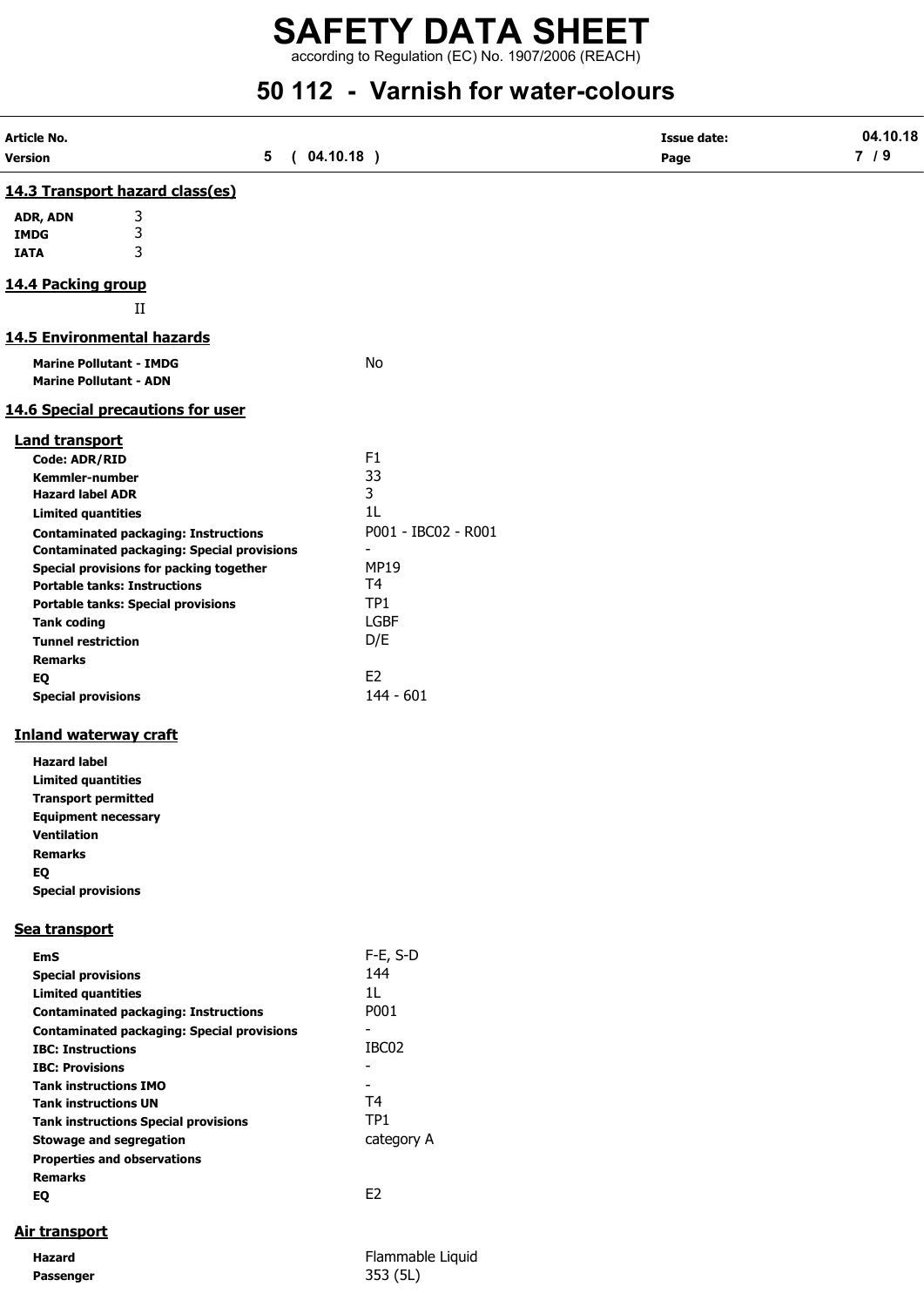according to Regulation (EC) No. 1907/2006 (REACH)

## 50 112 - Varnish for water-colours

| <b>Article No.</b>          |                   | <b>Issue date:</b> | 04.10.18 |
|-----------------------------|-------------------|--------------------|----------|
| <b>Version</b>              | $04.10.18$ )<br>5 | Page               | 8/9      |
| Passenger LQ                | Y341 (1L)         |                    |          |
| Cargo                       | 364 (60L)         |                    |          |
| <b>ERG</b>                  | 3L                |                    |          |
| <b>Remarks</b>              |                   |                    |          |
| EQ                          | E2                |                    |          |
| <b>Special Provisioning</b> | A3                |                    |          |

### 14.7 Transport in bulk according to Annex II of MARPOL 73/78 and the IBC Code

No data available

### SECTION 15: Regulatory information

### 15.1 Safety, health and environmental regulations/legislation specific for the substance or mixture

### National regulations

### **Europe**

Contents of VOC [%] Contents of VOC [g/L] Further regulations, limitations and legal requirements

### **Germany**

Storage class Water Hazard Class 1 WGK catalog number Incident regulation Information on working limitations Further regulations, limitations and legal requirements

### Denmark

Further regulations, limitations and legal requirements

### **Hungary**

Further regulations, limitations and legal requirements

### Great Britain

Further regulations, limitations and legal requirements

### Switzerland

Contents of VOC [%]

 $\sim$  89 % Further regulations, limitations and legal requirements

### USA

Further regulations, limitations and legal requirements Federal Regulations State Regulations

### **Japan**

Further regulations, limitations and legal requirements

### Canada

Further regulations, limitations and legal requirements

### 15.2 Chemical Safety Assessment